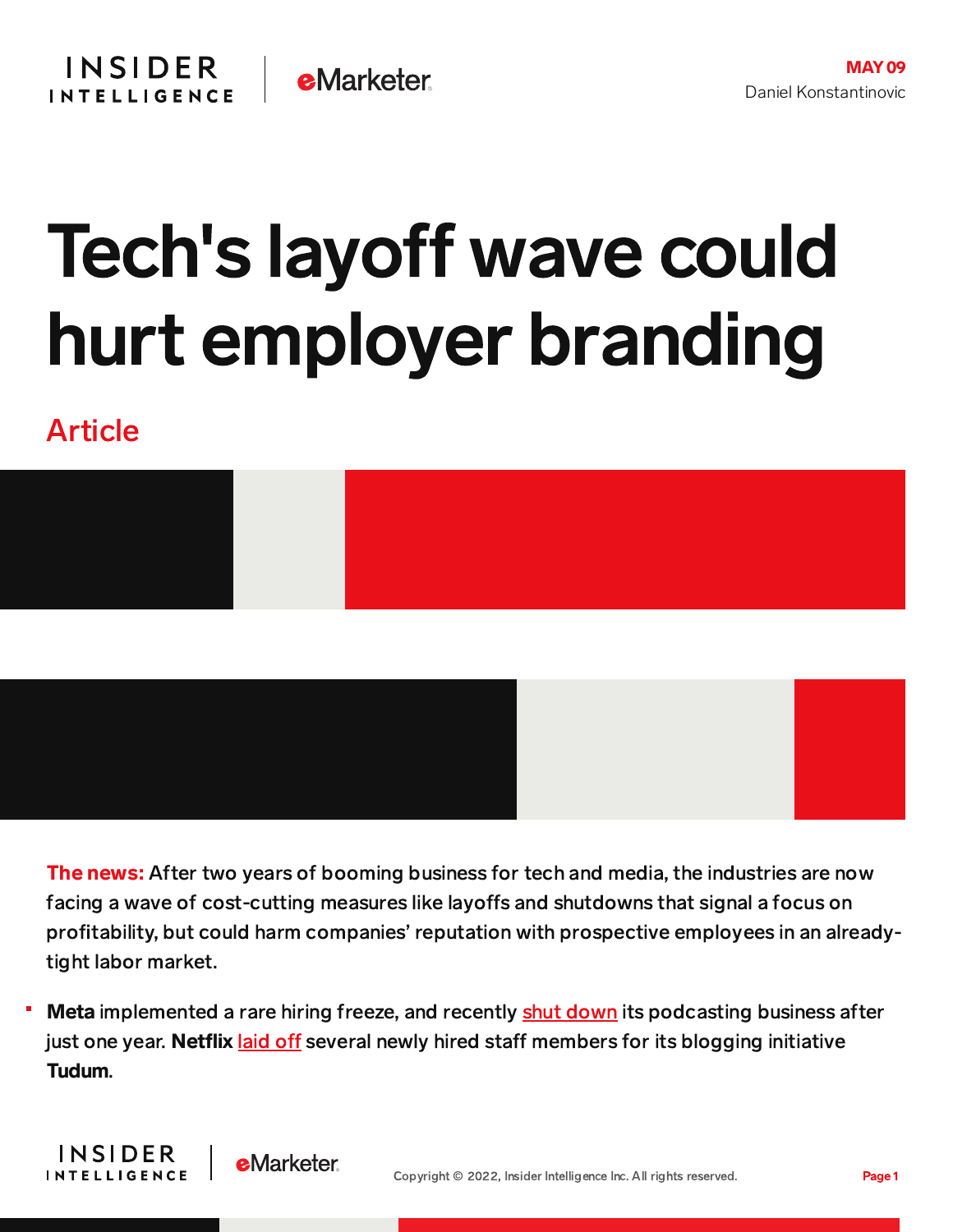- Recent statements from Uber CEO Dara Khosrowshahi saying the company will treat hiring as a "privilege" also imply a hiring freeze or slowdown.
- Social media and video app Cameo also laid off 87 employees last week—nearly a quarter of its workforce.
- Retail companies—including GoPuff, Peloton, Thrasio, and Reef—are also rethinking their staffing levels as the changing economic conditions force them to shift focus to turning a profit.

How we got here: Increased screen time and ecommerce spending during the early days of the pandemic brought a boom to many tech companies that drove them to rapidly add sta to keep up with demand.

- Amazon, for example, nearly doubled the size of its workforce over the past two years. As a number of fulfillment center employees went on COVID-19-related leaves, the company hired new employees. But as absences subsided later on, Amazon quickly became overstaffed, which resulted in lower productivity that cost it about \$2 billion, per a recent earnings call.
- These cost-cutting moves come in the midst of a still-tight labor market in which many companies continue to struggle to hire enough workers. That's lead to increased wages, which, in turn, has contributed to rising inflation.
- To curb that inflation, the US Federal Reserve aims to gently pump the brakes on the economy by steadily increasing interest rates throughout this year (including a 50-basis-point increase last week). That increases borrowing costs, which leads companies to hold off on investments.